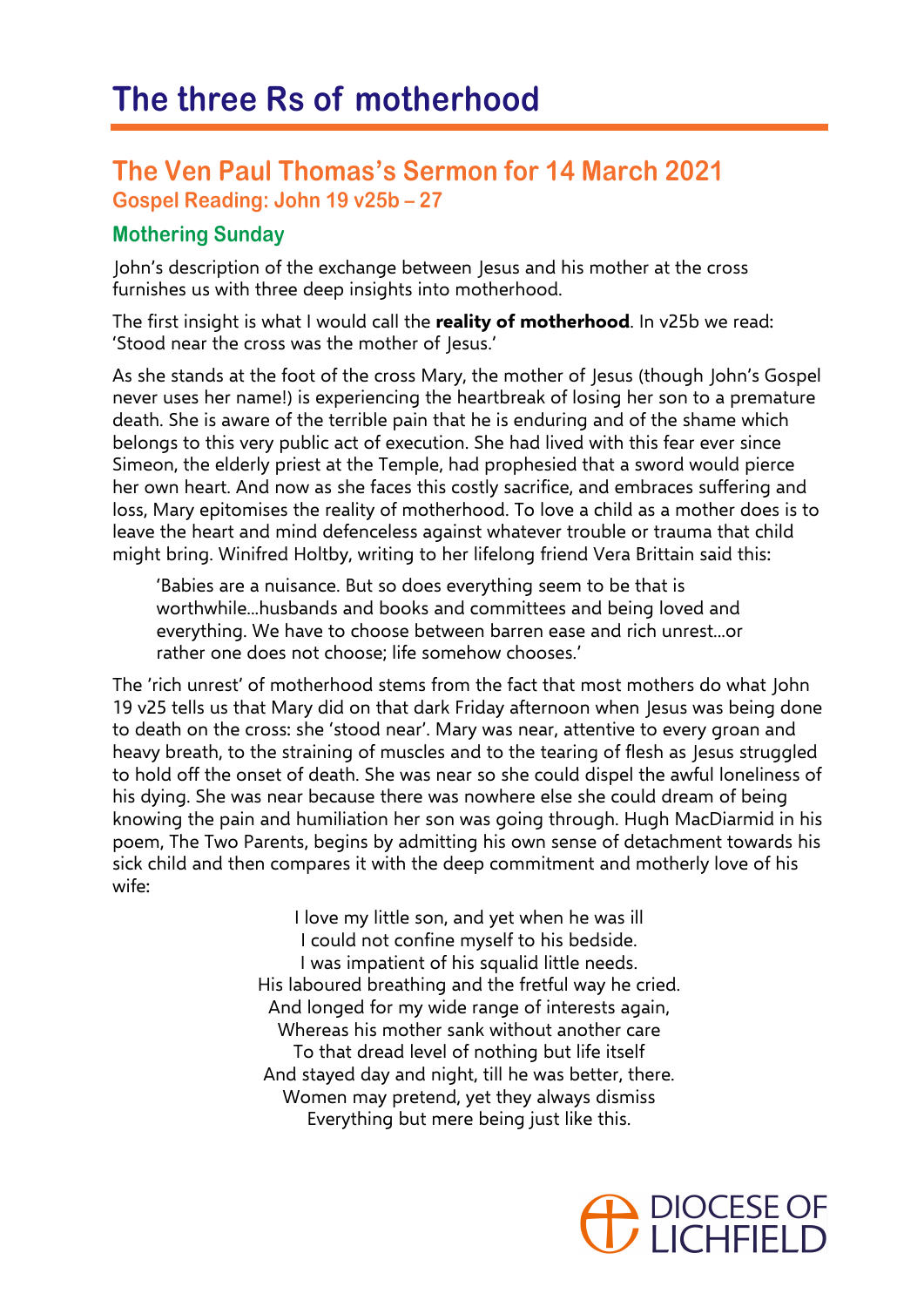Mary had descended to that 'dread level of nothing but life itself' as she stayed close to her dying son. And it is from this recognition of how much our mothers are willing to forego and sacrifice in order to be available to us that our deep sense of gratitude springs. As we grow up it gradually dawns on us how costly and selfless was the love our mothers bestowed on us; their quiet heroism and courage leaves us ever indebted to them.

The second insight we can glean from today's Gospel concerns **the reward of motherhood**. In v26 we read: 'When Jesus saw his mother he said to her, 'Woman here is your son.'

Knowing how devastated she would be by his imminent death Jesus provides for her through the care and companionship of the beloved disciple. Here is the love Jesus had received from his mother throughout his life being returned. He shows how much he understands her vulnerability and how deep runs his desire to ease her sense of loss.

And that must surely be the chief reward of motherhood – to receive back freely and joyfully and unsolicited the love of a child. What the mother has lavished on the child, all the values she has sought to teach him or her, all the sensitivity and care she has tried to nurture, has not been wasted. Instead it has borne fruit in the formation of a person who now shares those same values and exercises that same care. The love has become reciprocal and it flows in both directions between mother and child.

When my mother was a widow living alone in South Wales and I was serving a parish in York I knew one thing which brought her a lot of enjoyment was a hand-written letter. So every Thursday I sat at my desk and wrote a long letter to my mother. It was often hard to think of news because we had a weekly phone call lasting three-quarters of an hour in which I had updated her on all the latest happenings in our lives. But I knew when that envelope dropped through the letter-box on to her front door mat it would make her day. 'I got your letter – thanks very much!' would be one of her opening remarks on the phone next time we spoke. I'm sure you have similar stories of how you have recognised the humanity and vulnerability of your mother and acted to show her how much you loved and valued her. 'Seeing his mother' says John's Gospel, Jesus offered her the care of the beloved disciple. Likewise all of us need to 'see' our mothers in that way so that we can be sensitive to their need and help them experience and rejoice in the reward of motherhood.

The third insight to be found in these few verses from John 19 is what I want to call **the reach of motherhood**. Here is v27: 'Then Jesus said to the disciple, 'Here is your mother.' And from that hour the disciple took her into his own home.'

This shows the disciple at the foot of the cross acting in a motherly way towards Mary, the mother of Jesus. He made space for her in his home and committed himself to being responsible for her well-being. And in doing that the disciple was not showing motherly love to a member of his own family but to a woman who in one sense was a stranger. Her main claim on him was that Jesus had asked him to care for her. He had no legal or familial obligation to protect her or provide for her. The motherly love he showed her was a free gift inspired by his love of Jesus Christ. From this we can see how motherly love is freed from its family bond and made universal in its application.